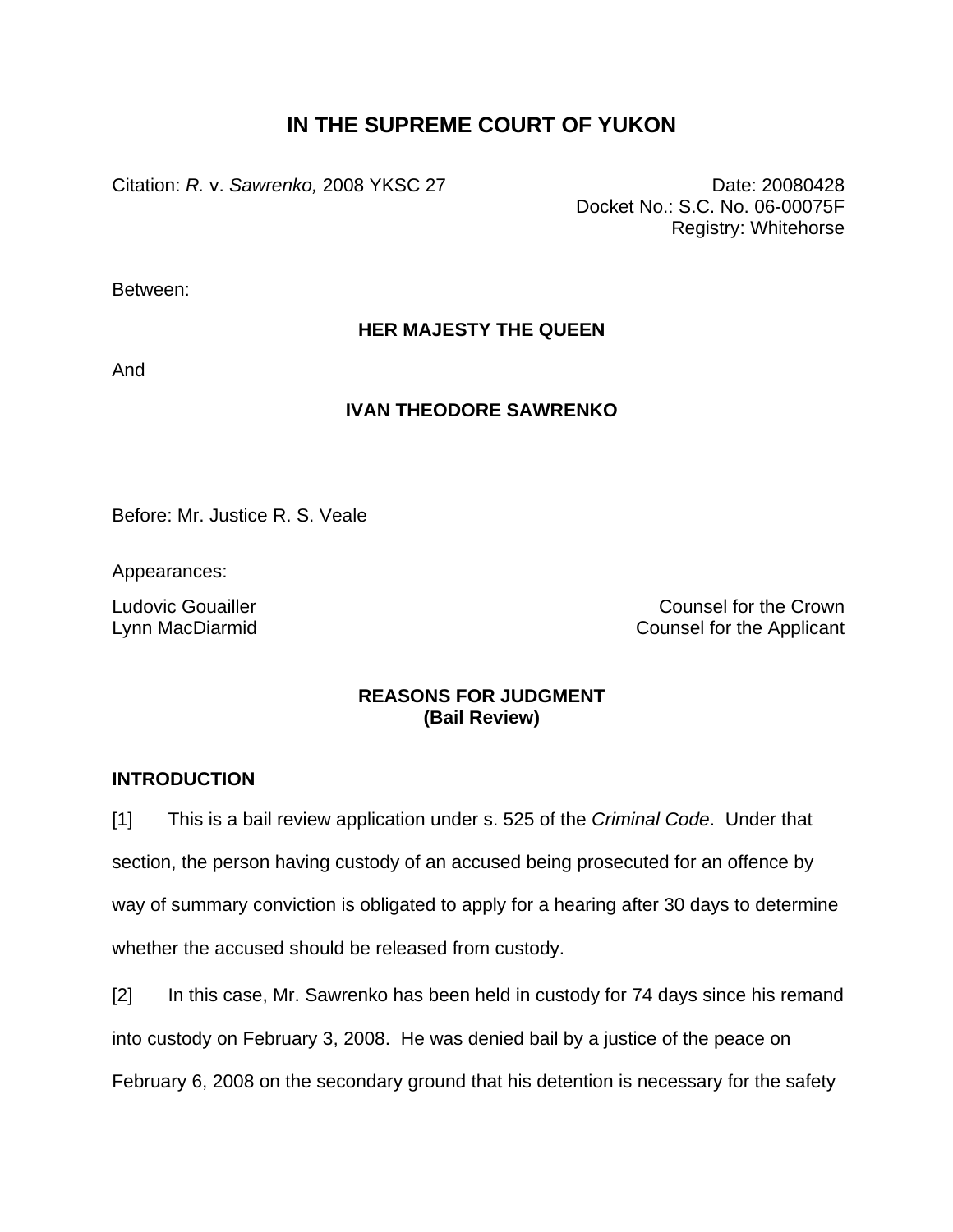of the public. The Whitehorse Correctional Centre did not apply for a s. 525 review until April 10, 2008.

[3] The Crown opposes his release.

[4] On April 16, 2008, I released Mr. Sawrenko on strict conditions and for the reasons that follow.

### **The Charges**

[5] On February 3, 2008, Mr. Sawrenko was charged with two counts of breaching a Probation Order by being under the influence of drugs or alcohol and for failing to keep the peace and be of good behaviour. On February 13, 2008, he was charged with a third count of resisting a peace offer in the execution of her duty, by screaming, kicking, and blocking the police car door, contrary to s. 129(a) of the *Criminal Code*. The three counts relate to the same incident on February 3, 2008.

[6] The Crown will lead evidence from several police officers who were investigating a possible assault complaint at the time of the incident.

[7] The police officers arrived at the scene and attempted to negotiate with the male occupant of an apartment, who would not open his door. The male occupant warned the police to move away from the door and gave them "a three second warning". The two police officers called for the support of additional officers, one of whom recognized Mr. Sawrenko's voice.

[8] Mr. Sawrenko appeared to be extremely paranoid and confused. After 20 minutes of negotiating, Mr. Sawrenko tried to open the door but told the police it was frozen and suggested that they kick it in. The R.C.M.P. kicked the door open and found Mr.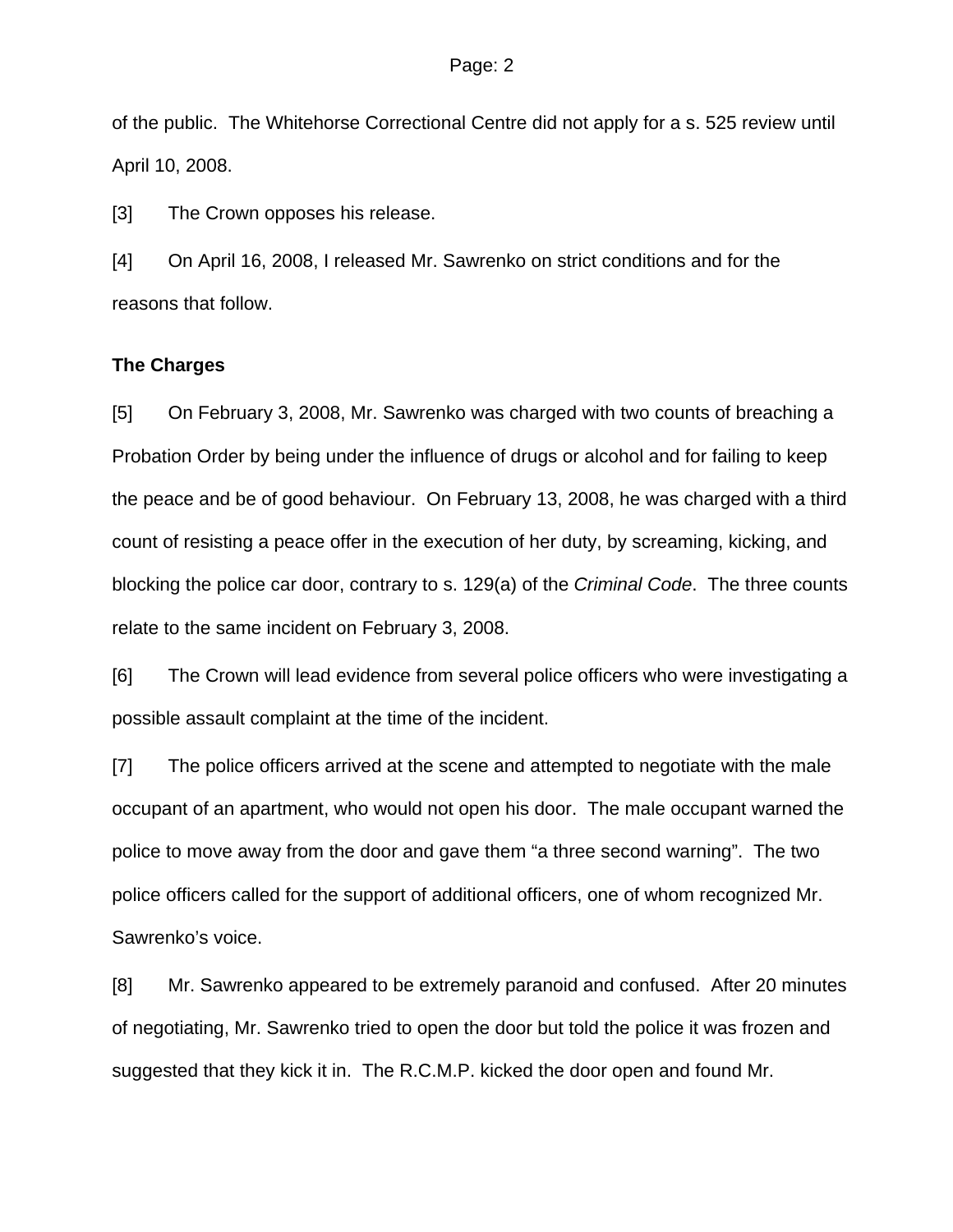Sawrenko holding a two by six piece of lumber, while appearing alternatively agitated, calm, and then aggressive.

[9] The police demanded that he put the board down. He refused and told the police to take their guns off and when the officers drew their tasers, he told them to put those weapons down. He remained combative and tried to shut the door. One of the officers deployed a taser.

[10] Mr. Sawrenko was handcuffed and arrested, but continued screaming and kicking. He began banging his head when placed in the police cruiser and used his foot to prevent the police from closing the cruiser door. He was warned that pepper spray would be used and he attempted to lunge out from the back seat. An officer pepper sprayed him.

[11] The taser and pepper spray did not have a great impact on Mr. Sawrenko. He appeared to be highly intoxicated and was lodged in cells and eventually taken to the hospital.

[12] At the show cause application on February 6, 2008, which was delayed because of his hospital attendance, Mr. Sawrenko was only charged with two counts, being the breaches of probation. He had a completely different version of the events and said that he was at a friend's house and that police were using excessive force based upon his past behaviour.

[13] Mr. Sawrenko acknowledges that he has a long history of alcohol abuse. He has some 48 convictions dating back to 1976, including theft, robbery with violence, possession of narcotics, impaired driving, and 12 convictions for failing to comply with court orders. He was also convicted of failing to attend court in 2007.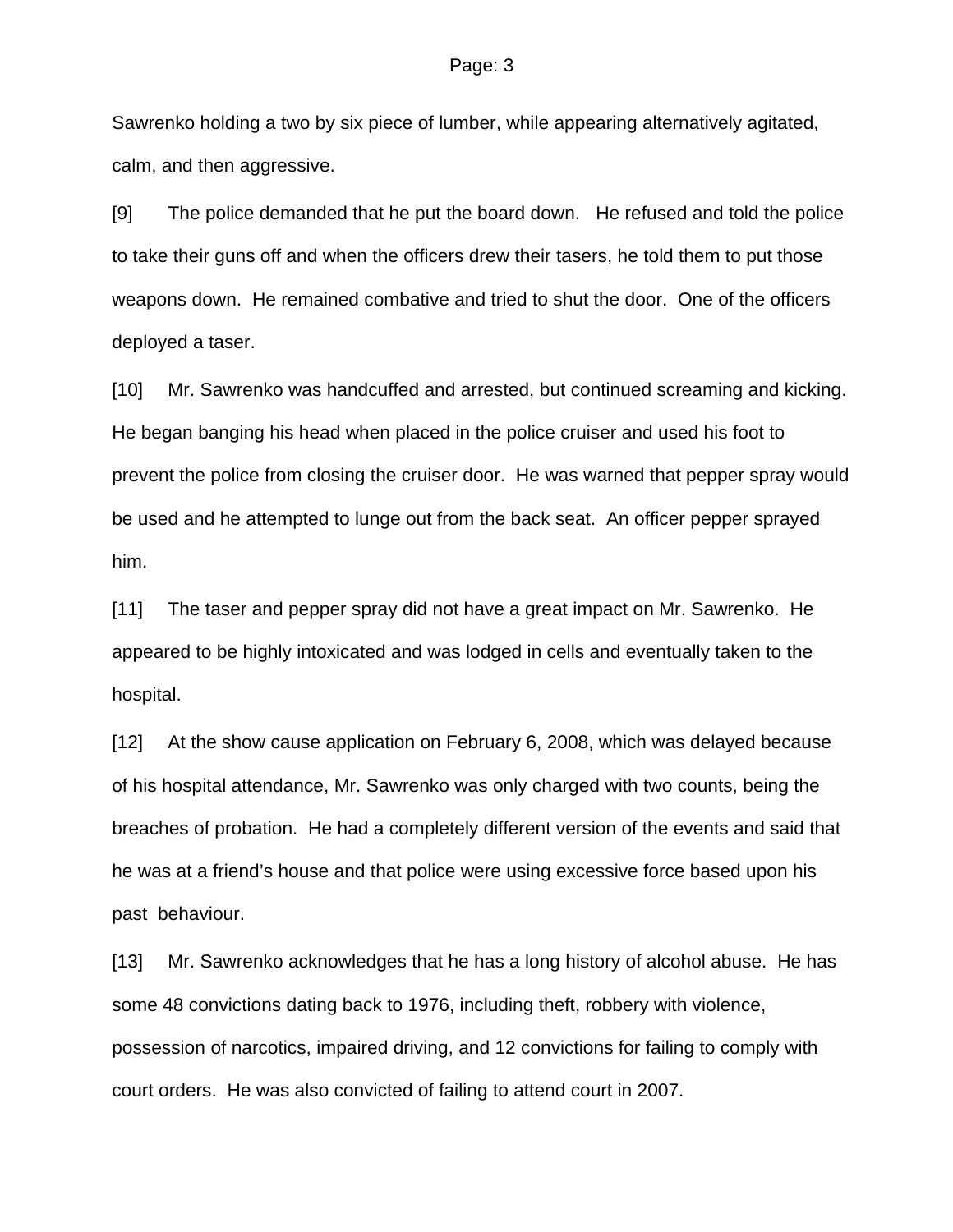[14] The justice of the peace ordered that his detention was justified based on the secondary ground, presumably for the protection of the public and the substantial likelihood that he would commit an offence if released.

[15] Although it was mentioned at the show cause hearing that Mr. Sawrenko had a brother residing at Lake Laberge who would welcome him, he preferred to be returned to Carcross on conditions. A formal release plan was not presented and no bail assessment report was prepared for the February 6, 2008 hearing.

### **The Delay**

[16] The third count of resisting a police officer was filed on February 13, 2008.

[17] Mr. Sawrenko retained counsel to represent him. As the Crown was proceeding by summary conviction, counsel requested an early trial date. A February or March date could not be obtained because one or more of the officers was on holidays. April 3, 2008 was set for trial.

[18] On April 2, 2008, the Crown provided disclosure that had been requested by defence counsel on March 17, 2008. Defence counsel requested an adjournment to April 7, 2008. The trial did not proceed on April 7, 2008 because defence counsel's father passed away and she will not be available for trial until after May 17, 2008. Mr. Sawrenko wishes to have the same counsel despite the unavoidable delay.

[19] At the time of hearing this s. 525 bail review, Mr. Sawrenko had spent 74 days in pre-trial custody, which would result in a credit of 111 days applying the standard 1.5 multiplier for pre-trial custody. The Crown advised that they would seek a four month sentence on a conviction after trial. A guilty plea could result in an even shorter sentence.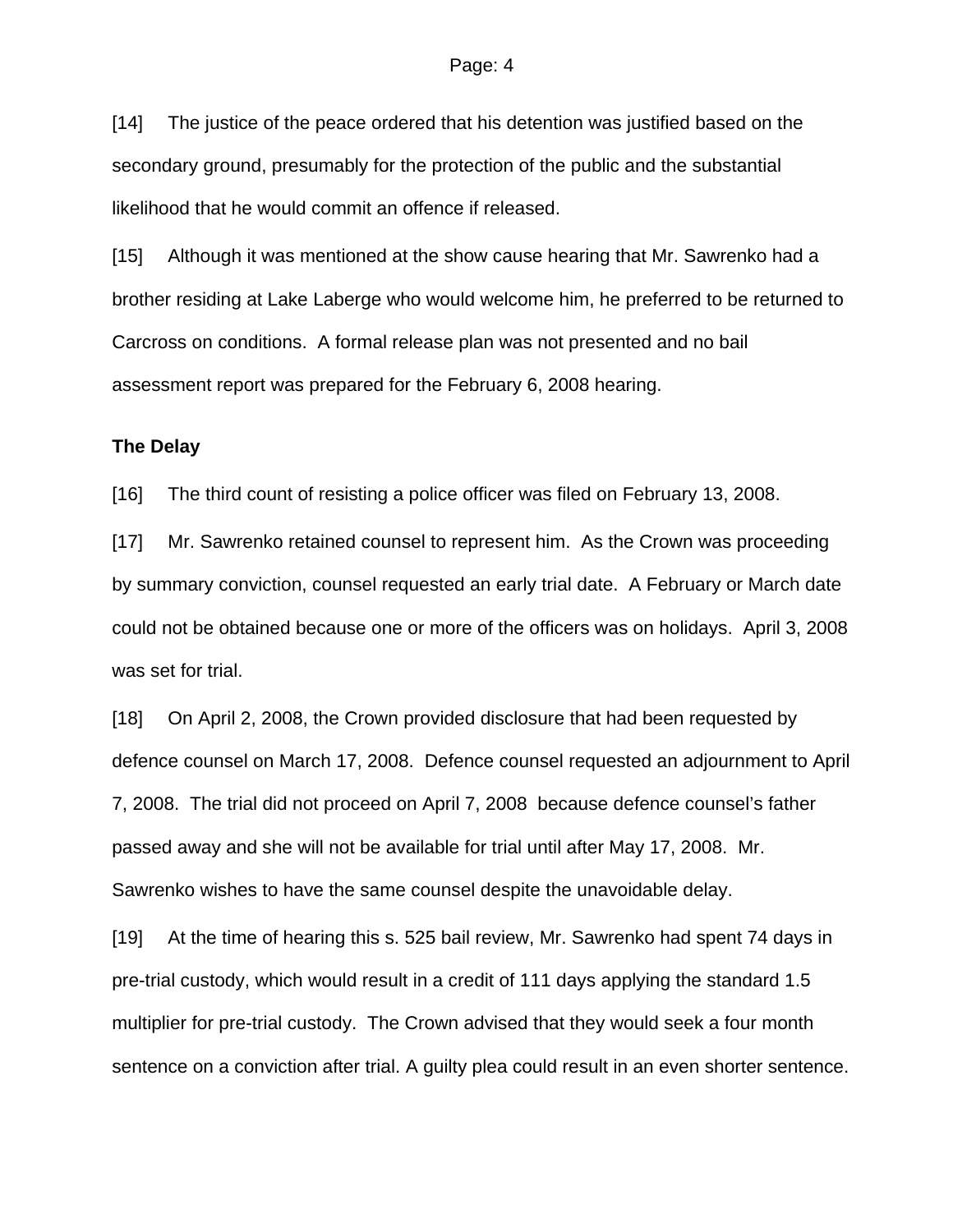### **The Release Plan**

[20] Mr. Sawrenko is 47 years old. He proposes that he be released to reside with his brother, Serge Sawrenko, at his property at Lake Laberge, just north of Whitehorse. Serge Sawrenko attended the hearing and indicated his willingness to act as a surety without cash deposit to ensure that the accused abides by the conditions that the accused has proposed. He initially advised the probation officer that he did not want to be a babysitter but in court he indicated his willingness to be a surety.

[21] Serge Sawrenko does not drink and does not permit drugs or alcohol on his property. He has carpentry work that his brother can do.

[22] A probation officer prepared a bail assessment report which is used in this jurisdiction to assess release plans. The report confirms the willingness of Serge Sawrenko to employ the accused and have him stay at his house and ensure that he attends for trial.

[23] While the bail assessment report does not recommend release, it does not raise any concerns about the plan while confirming that the accused has acknowledged "a long standing issue with alcohol" interspersed with periods of sobriety. It also confirms the past convictions for violence but notes that his last conviction for a violent offence was assault causing bodily harm in 1994.

[24] The bail assessment report also recommended a number of conditions, somewhat stricter than those proposed by the accused.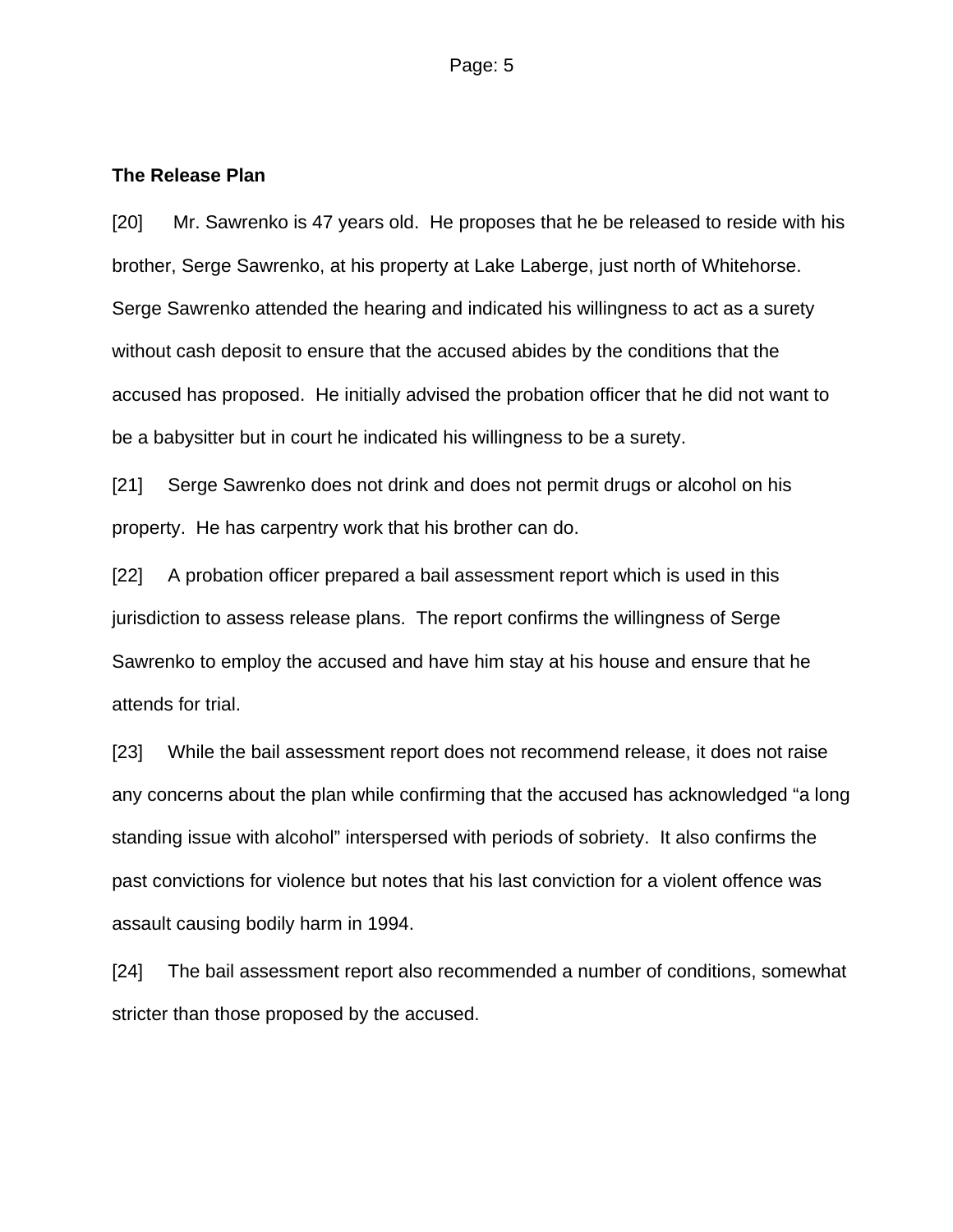## **The Law**

[25] Section 525 is entitled "Review of Detention Where Trial Delayed". The custodial institution "shall, forthwith" apply for a hearing to determine whether the accused should be released from custody. Where proceedings are by way of summary conviction, the application must be made "forthwith on the expiration" of 30 days from February 6, 2008, the day Mr. Sawrenko was taken before the justice of the peace. On receiving an application, the judge "shall" fix a date for hearing.

[26] In my view, s. 525 was passed by Parliament to ensure that there will be judicial

oversight of delays in the trial process even where the defence does not desire a bail

review hearing. A s. 525 hearing cannot be waived.

[27] Section 525 sets out the following directions for the judge conducting the hearing:

- (3) On the hearing described in subsection (1), the judge may, in deciding whether or not the accused should be released from custody, take into consideration whether the prosecutor or the accused has been responsible for any unreasonable delay in the trial of the charge.
- (4) If, following the hearing described in subsection (1), the judge is not satisfied that the continue detention of the accused in custody is justified within the meaning of subsection 515(10), the judge shall order that the accused be released from custody pending the trial of the charge on his giving an undertaking or entering into a recognizance described in any of paragraphs 515(2)(a) to (e) with such conditions described in subsection 515(4) as the judge considers desirable.

**Market Adams and Strategies** 

(8) The provisions of sections 517, 518 and 519 apply with such modifications as the circumstances require in respect of any proceedings under this section.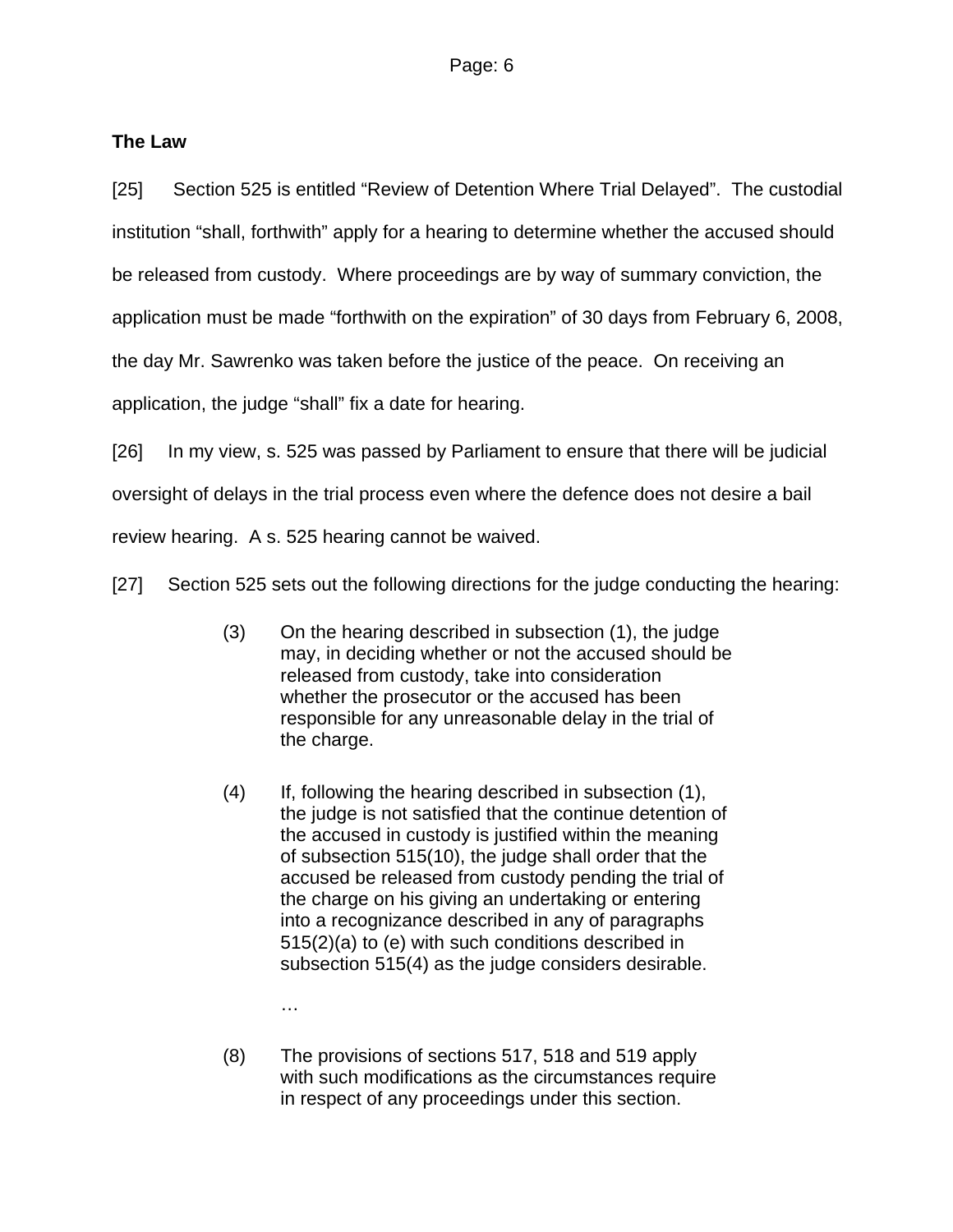(9) Where an accused is before a judge under any of the provisions of this section, the judge may give directions for expediting the trial of the accused.

[28] I conclude that s. 525 creates a mandatory bail review in the context of the *Charter* 

*of Rights and Freedoms* guarantees that an accused has the right to be presumed

innocent until proven guilty at trial (s. 11(d)), the right not to be denied bail without just

cause (s. 11(e)), and the right to be tried within a reasonable time (s. 11(b)).

## **The Burden of Proof**

[29] There has been considerable judicial consternation and criticism of s. 525 for

failing to explicitly specify the burden of proof and the appropriate record for s. 525 bail

review hearings (see *R.* v. *Gill*, [2005] O.J. No. 2648, at paragraph 13, *R.* v. *Dass*, (1978),

39 C.C.C. (2d) 365 (Man. C.A.) at 367. I prefer the analysis of Beard J. in *R.* v.

*Thorsteinson*, 2006 M.B.Q.B. 184, which I will summarize as follows:

1. Section 525(4) makes it clear that the judge must be satisfied that the continued detention of the accused is justified under s. 515(10) which includes, in general terms:

 (i) whether his detention is necessary to ensure his attendance in court;

 (ii) whether the detention is necessary for the protection or safety of the public; and

 (iii) whether the detention is necessary to maintain confidence in the administration of justice.

2. The burden of proof under s. 525 should be the same as provided for in s. 515(1) (on the Crown) or s. 515(6) (on the defence, i.e. the reverse onus). In other words, the appropriate burden of proof applies to the factors set out in s. 515(10).

3. Section 525 adds an additional factor to s. 515(10) and that is the reasonableness of the delay and the responsibility for the delay, which can be dealt with in the final weighing and balancing of all the factors.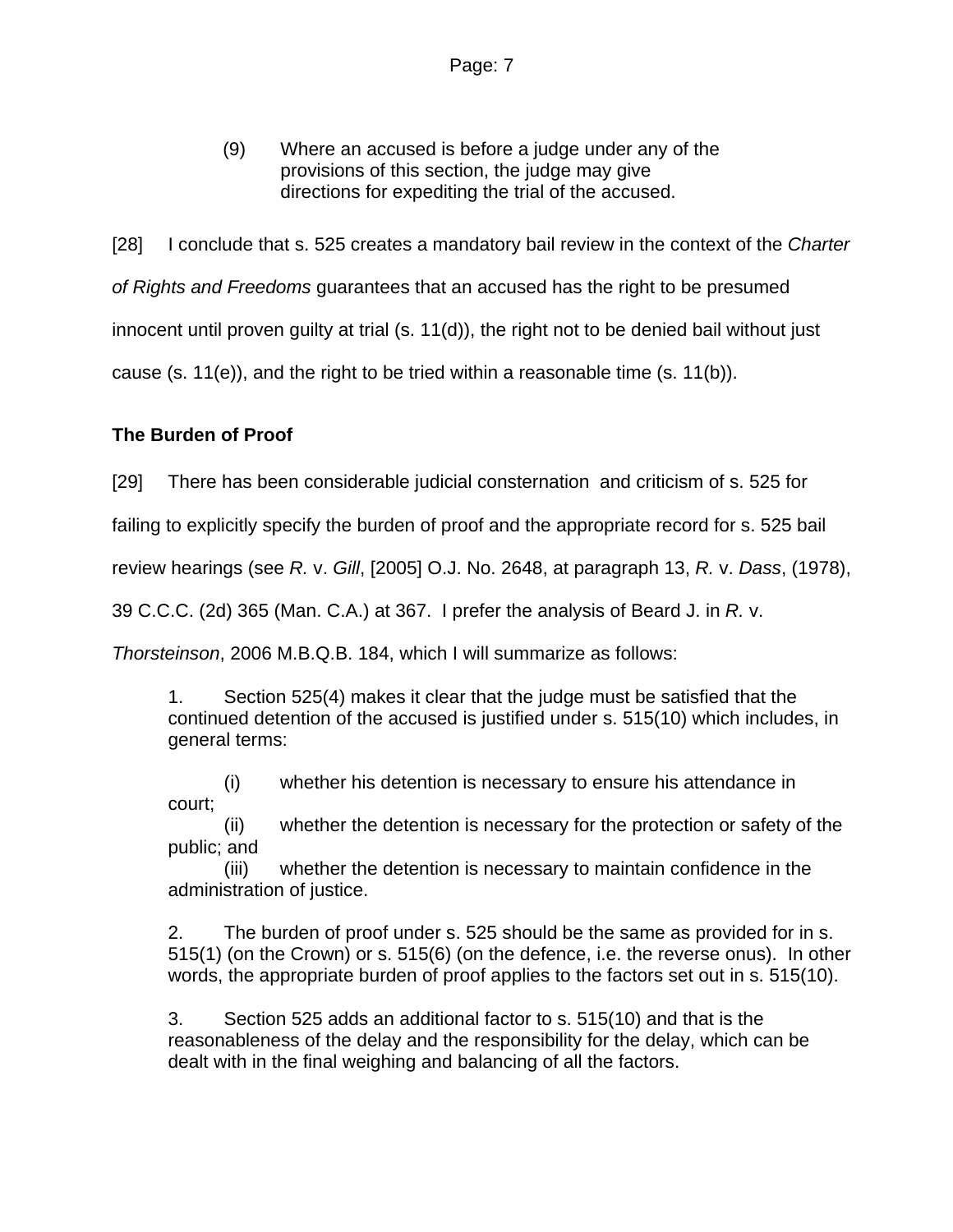[30] The trigger for a s. 525 hearing is the delay of trial which creates an automatic hearing to determine whether the accused should continue to remain in custody. The fairest procedure would be to have the burden of proof on the same party that had the burden that resulted in the original or reviewed custodial order.

### **The Record**

[31] The other issue that s. 525 is silent on is the question of the record to be considered in the hearing. There is no mention of the previous decision by a justice or the transcript from that proceeding being part of the record for a s. 525 bail review hearing. However, s. 525(8) states that ss. 517, 518, and 519 apply with necessary modifications.

[32] In particular, s. 518 gives a wide discretion to a judge to make such inquiries as he considers desirable and he "may receive and base his decision on evidence considered credible or trustworthy".

[33] Section 518 also permits the prosecutor to show the circumstances of the alleged offence. Because s. 525 requires the judge to consider the factors under s. 515(10), it is reasonable to have all the information available at the hearing, and this would include a transcript of the hearing before the justice of the peace and the reasons for the initial refusal of bail.

[34] Further, I see no reason why new evidence should not be heard in a s. 525 bail review hearing. Although s. 525 makes specific reference to delay, the judge is required in s. 525(4) to determine whether or not the accused should be released from custody under the factors set out in s. 515(10). That necessitates consideration of any new evidence or terms of release that the accused may wish to present as well as new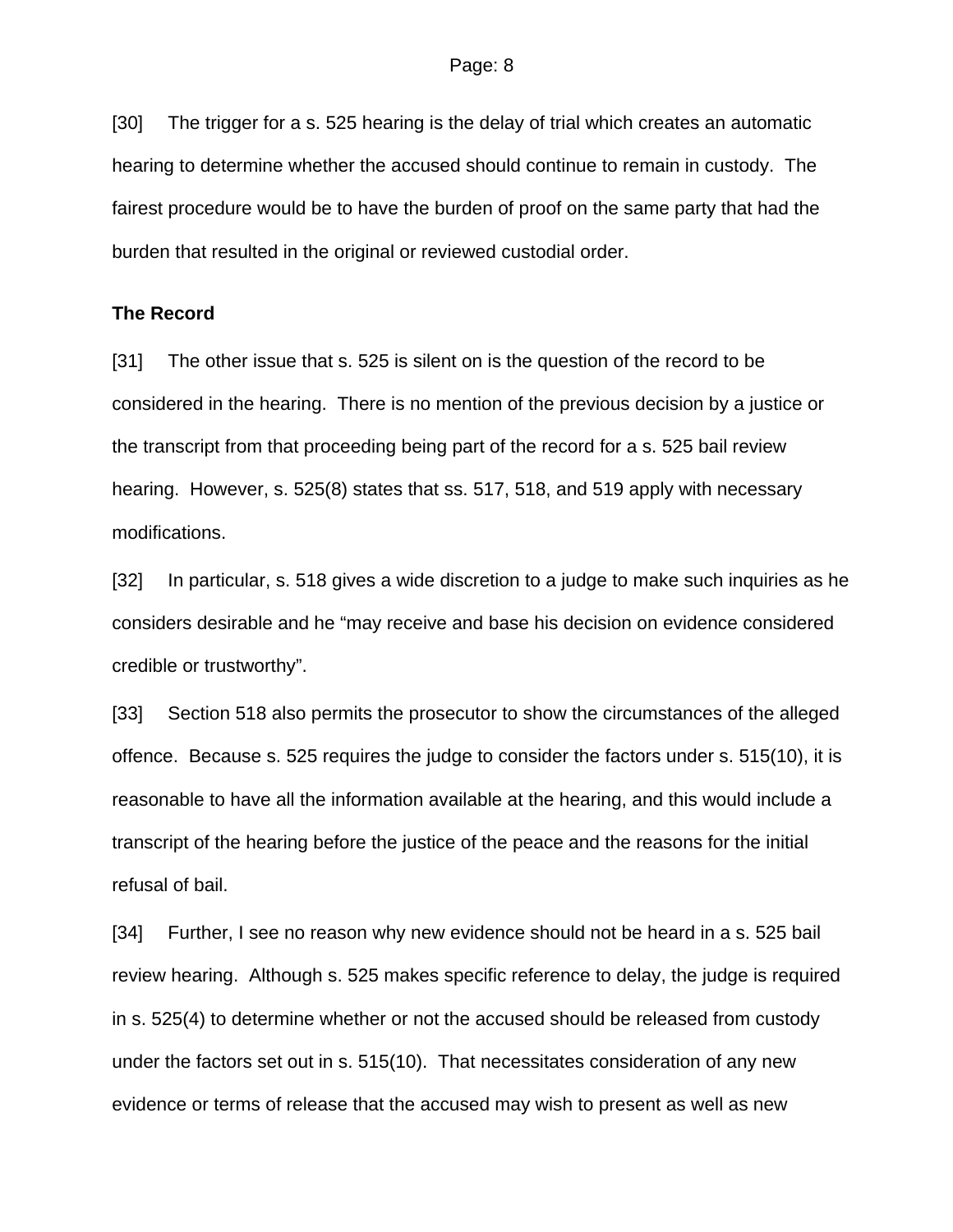evidence from the Crown. In this case, both Crown and defence have presented new evidence.

[35] Thus, I have considered the transcript of the original bail hearing, the reasons for denial of bail, the alleged facts underlying the accused's recent process convictions, the new release plan, and the bail review report assessing that plan.

### **Decision**

[36] At the outset, I wish to comment on the timing of this s. 525 bail review hearing.

[37] The Whitehorse Correctional Centre, under the *Criminal Code,* "shall" apply to a judge "forthwith" on the expiration of 30 days of pre-trial custody in summary conviction proceedings and 90 days in indictable proceedings, for a hearing to determine whether or not the accused should be released from custody.

[38] In this case, the application was not made until April 10, 2008, rather than March 7 when the 30 day period expired from his show cause hearing on February 6, 2008. Failure to make the application in a timely manner is unlawful and will result in unnecessary *habeas corpus* applications.

### **The Delay of Trial**

[39] In this case, it appears that the delay in holding a trial within 30 days is not for lack of court or counsel availability, but rather the availability of the police witnesses because of holidays. It is perhaps inevitable when three to four police officers are required to attend for trial, that scheduling difficulties will arise through no fault of the Crown.

[40] The delay of the trial for four days from April 3 to April 7 because of lack of timeliness of Crown disclosure should be avoided, but it is not the kind of delay that gives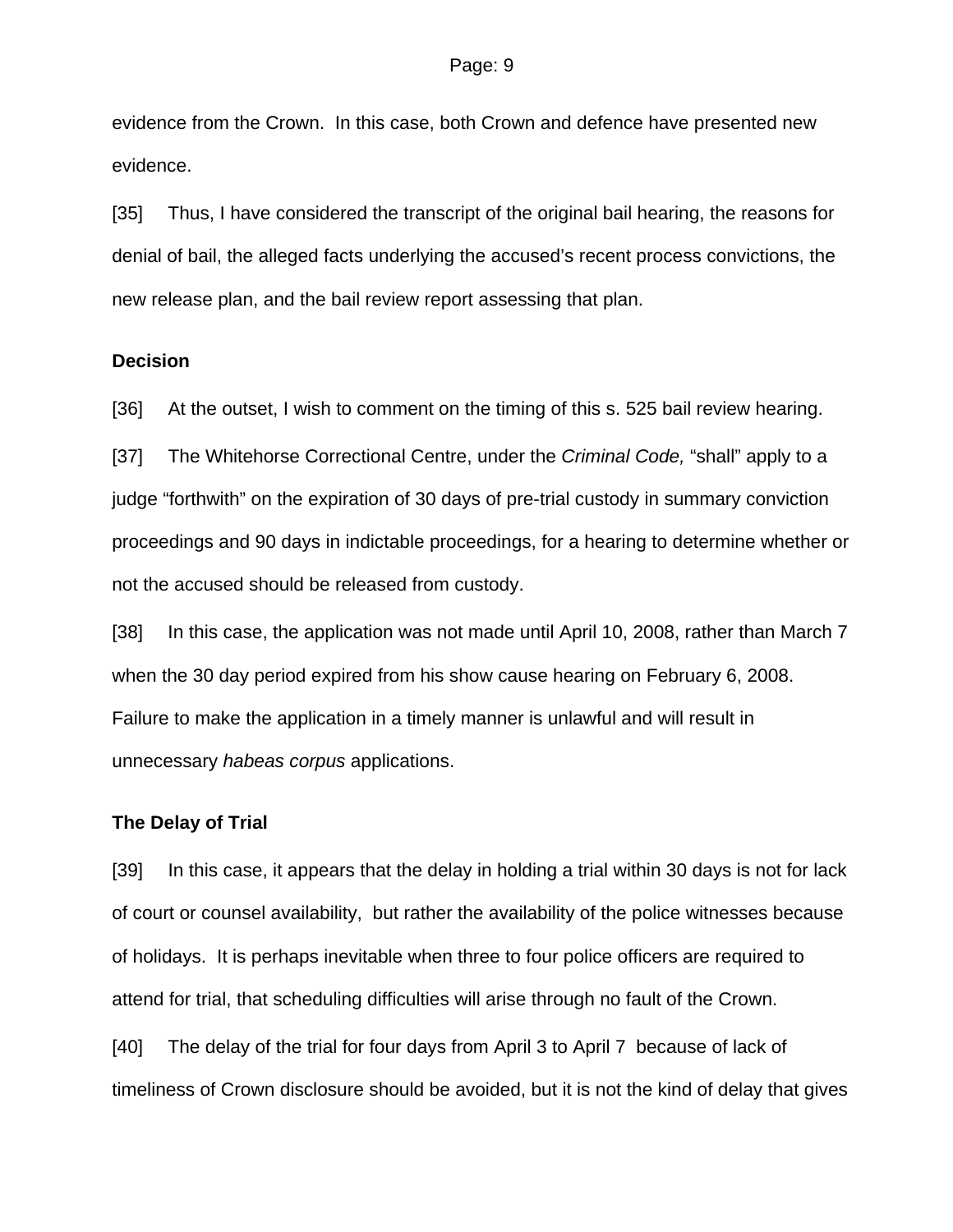rise to a rebuke unless it was deliberate or negligent, neither of which were alleged in this case.

[41] The third factor of delay is the unfortunate death of the father of defence counsel. That too is unavoidable and not a factor to be considered in the trial delay. The fact that defence counsel will not be available until after May 17, 2008 should not be taken into consideration as the accused is aware that he could have an earlier trial date but prefers to wait for this counsel, who is knowledgeable about his case.

[42] As I have indicated, the accused has now served 111 days, assuming a credit of 1.5 for his pre-trial detention. That amount of custody is very close to the sentence that might be imposed if the accused is convicted. While some may consider it academic to proceed to trial, it is Mr. Sawrenko's right to have his day in court.

[43] In my view, one of the fundamental purposes of s. 525, in providing for review of pre-trial detention where the trial is delayed, is to ensure that accused persons do not serve an equivalent to a post-conviction sentence before their trial. In fact, that is what has occurred in Mr. Sawrenko's case. It provides a strong argument for his release despite the fact that the Crown is not responsible for the delay.

#### **The Merits of Release**

[44] Mr. Sawrenko has presented a release plan that was alluded to, but not fully explored, at the initial bail hearing. There was no affidavit from Mr. Sawrenko, his brother Serge Sawrenko was not present to support the plan, and there was no bail assessment report to provide some independent assessment of the release plan. I do not find any error in the initial bail denial based on the record at that time but undoubtedly this evidence could have resulted in a different decision at that time.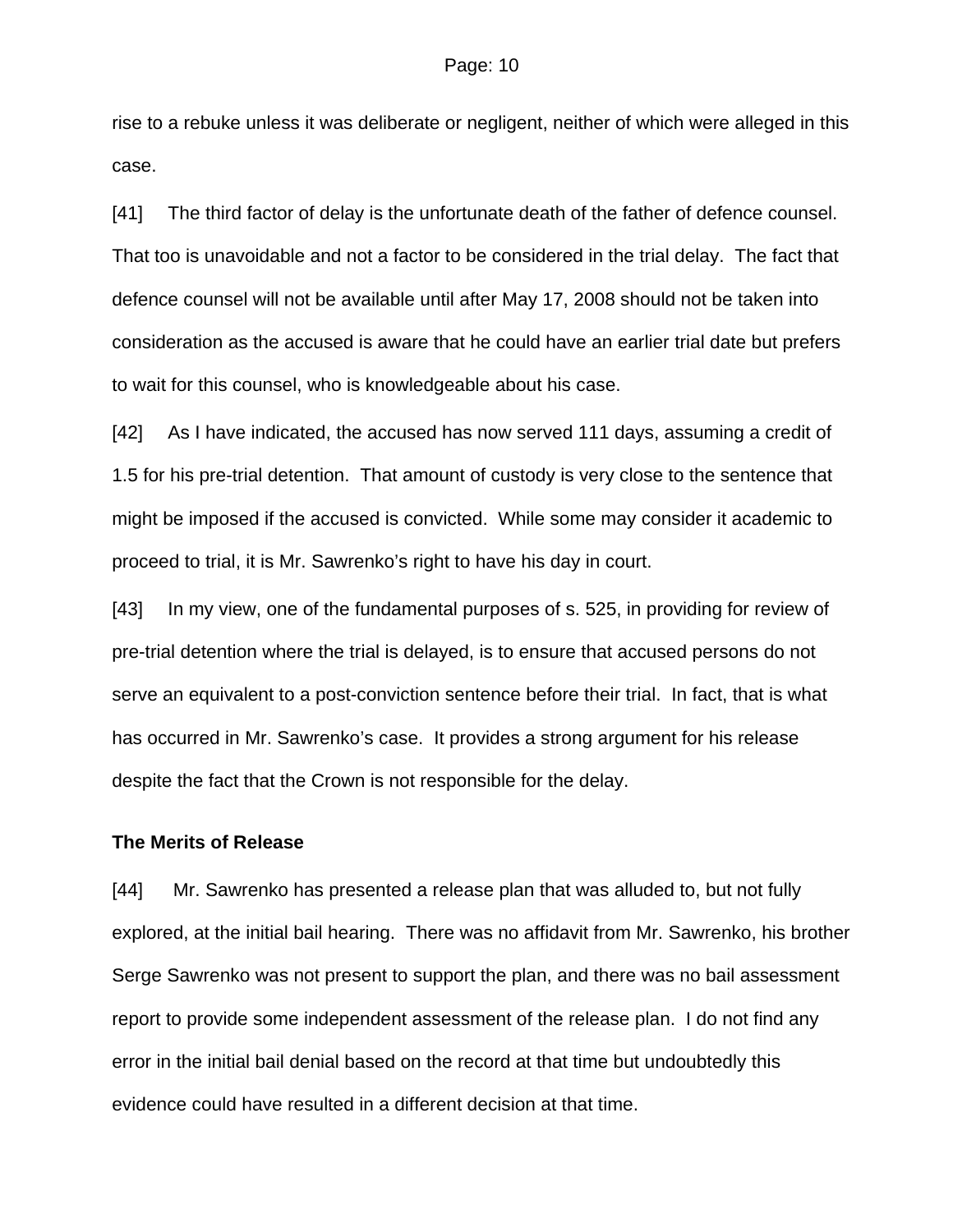[45] As I have indicated, the excessive but unavoidable delay of trial, for which neither Crown nor defence are responsible, is certainly a major factor in support of releasing Mr. Sawrenko. But, in addition, the release plan is a reasonable one, as it places Mr. Sawrenko outside Whitehorse under the supervision of a responsible, substance-free person, who is obligated to immediately report any breach of conditions to the R.C.M.P. It also can be said that the release conditions, proposed in essence by the accused, are quite onerous for someone who has arguably served his time before his trial takes place. I am satisfied that the objectives of having Mr. Sawrenko appear for trial and not engaging in any criminal behaviour will be addressed by the conditions I have ordered. [46] The Crown has failed to justify the continued detention of Mr. Sawrenko. I have

therefore released Mr. Sawrenko on the conditions that he:

1. Keep the peace and be of good behaviour; appear before the court when required to do so.

2. Report to a bail supervisor immediately upon his release from custody, and thereafter, when and in the manner directed by the bail supervisor.

3. Abstain absolutely from the possession or consumption of alcohol and controlled drugs or substances except in accordance with a prescription given to him by a qualified medical practitioner.

4. Not attend any bar, tavern, off-sales or other commercial premises whose primary purpose is the sale of alcohol.

5. Not have in his possession any firearms, knife, or weapon of any kind.